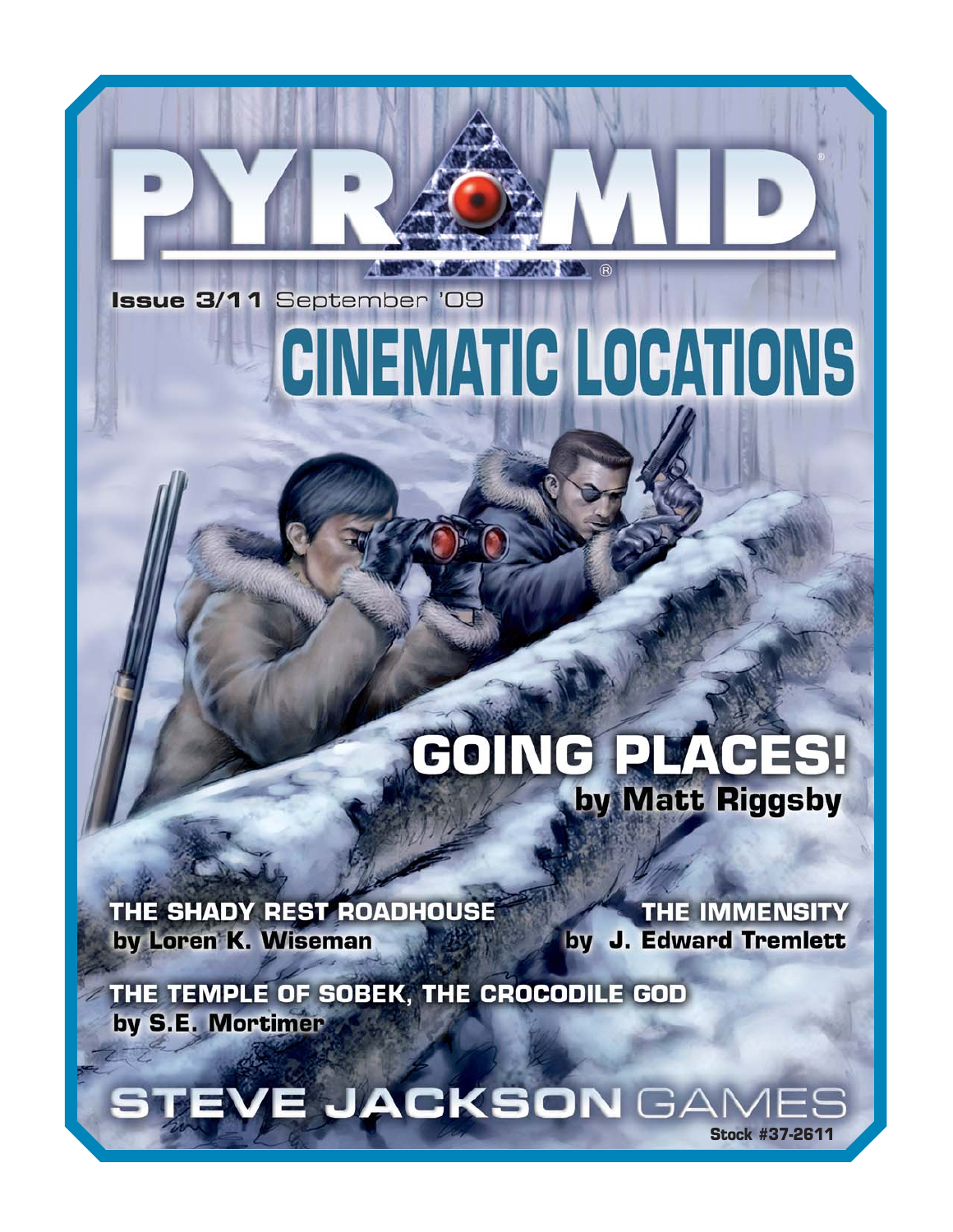### CONTENTS

| FROM THE EDITOR 3                                                                              |
|------------------------------------------------------------------------------------------------|
| GOING PLACES!4<br>by Matt Riggsby                                                              |
| THE SHADY REST ROADHOUSE 10<br>by Loren K. Wiseman                                             |
| THE OFFICE BUILDING. 17                                                                        |
| THE TEMPLE OF SOBEK,<br>THE CROCODILE GOD 21<br>by S.E. Mortimer                               |
| THE IMMENSITY 26<br>by J. Edward Tremlett                                                      |
| ALTERNATE LOCATIONS 32<br>by Steven Marsh                                                      |
| <b>RANDOM THOUGHT TABLE:</b><br>LOCATIONS ARE PEOPLE, TOO34<br>by Steven Marsh, Pyramid Editor |
| ODDS AND ENDS  36<br>featuring <b>Murphy's Rules</b>                                           |
| <b>RECOMMENDED READING: THERE AND</b><br>BACK AGAIN AND BLOWING IT UP 37<br>by Matthew Pook    |
| <b>APPENDIX Z: HALL OF MIRRORS 39</b>                                                          |
| ABOUT GURPS40                                                                                  |
| <b>OVER A COLOR</b>                                                                            |



#### Article Colors

Each article is color-coded to help you find your favorite sections.

*Pale Blue:* In This Issue *Brown:* In Every Issue (letters, humor, editorial, etc.) *Dark Blue: GURPS* Features *Purple:* Other Features *Green:* Recommended Reading

**COVER ART** *Bob Stevlic* **INTERIOR ART** *Greg Hyland JupiterImages Larry MacDougall*

**MAPS** *Steven Marsh S.E. Mortimer Matt Riggsby Loren K. Wiseman*

### IN THIS **ISSUE**

When it comes to cinematic locations, this issue of *Pyramid* has enough ideas to pack a passport full of adventure!

Matt Riggsby (author of *GURPS Hot Spots: Renaissance Florence* and *GURPS Locations: The Tower of Octavius*) offers two "locations" – complete with full-color maps – that can serve as their own focus or as a means of getting to *other* adventures. By air or by sea, you can't go wrong when you're *Going Places!*

Loren Wiseman *(GURPS Traveller)* takes the gaming classic of the "adventurous tavern" and turns it on its ear; now *it's* the interesting place to visit! Based on a real-world recent-past locale, *The Shady Rest Roadhouse* is sure to be a memorable night out.

Since Egypt is always the source of great cinematic action, S.E. Mortimer takes you on location to *The Temple of Sobek, the Crocodile God.* Whether tracking down ancient secrets or modern-day supplicants worshipping an ancient god, the Temple can serve as an action-packed source of hieroglyphic pyrotechnics.

J. Edward Tremlett offers an "exotic but dangerous" secret base in *The Immensity.* What will adventurers do in exchange for the impossible power this place offers – and what shocking secrets does it conceal?

*Alternate Locations* provides over a dozen easy ways to transform a mundane location into a memorable one. Pick an option or roll randomly!

Need a headquarters to call home, company offices to steal secrets from, or a building to set a hostage situation in? Then try this issue's insert, *The Office Building,* which offers maps that you can print out and use to quickly create your very own modern multi-story structure.

*Pyramid* Editor Steven Marsh makes the case that *Locations Are People, Too,* in this month's *Random Thought Table.* Reviewer extraordinaire Matthew Pook suggests some ideal location-centered games in *Recommended Reading.* And, of course, you can locate your monthly dose of humor with *Murphy's Rules,* plus some "odds and ends" that round out the magazine.

Editor-in-Chief ❚ STEVE JACKSON Chief Operating Officer ❚ PHILIP REED Art Director ❚ WILL SCHOONOVER e23 Manager ❚ STEVEN MARSH

Editorial Assistance ❚ JASON "PK" LEVINE Production Artist ❚ NIKOLA VRTIS Prepress Checker ❚ WILL SCHOONOVER

Page Design ∎ PHIL REED and JUSTIN DE WITT Marketing Director ❚ PAUL CHAPMAN Director of Sales ❚ ROSS JEPSON

**PYRAMID MAGAZINE 2** 2 SEPTEMBER 2009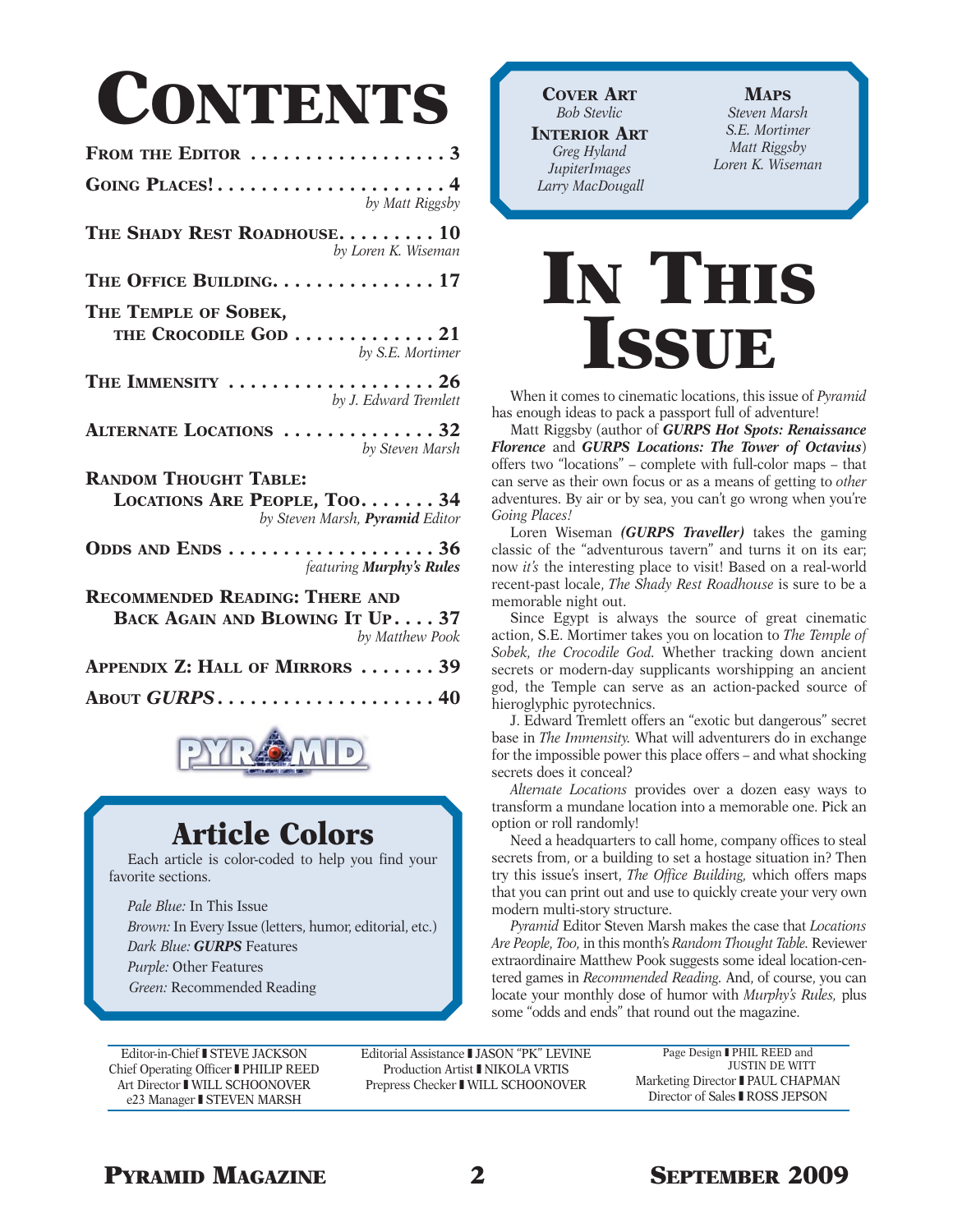## <span id="page-2-0"></span>FROM THE EDITOR

#### FROM THE PAST TO THE FUTURE, VIA ACTION

This issue of *Pyramid* – the one you're holding in your hot little hands (or, more likely, PDF reader) – is set in the actionpacked world of modern cinematic adventure. But as we were assembling this issue, we realized something: "Modern-day" is actually an amazing era to set adventures in, since most possi-

bilities are available. Sure, it can cover recent phenomenon such as office buildings and halls of mirrors (which we've got), but it can also include more "pulp" offerings such as roadhouses and dirigibles (yes to both!). Action-adventure movies have been set in all of those places.

Or going further backwards, you can even set an adventure in ancient temples (check!), taking a cue from high-octane films such as *Stargate* and *The Fifth Element.* Or you can go

future-scientific, with ultra-tech weapons lying in wait in an impossible other-dimensional fortress (it's in here!); then you can replicate modern-versus-future conflicts such as *Predator.*

It seems likely that the wide range of locations in this issue owes to the fact that it's so easy for us, as modern audience members, to envision heroic-action versions of our modern selves just about any other place. Whether it's a millennia-old crocodilefilled labyrinth, a WWI U-boat, or a techno-horror nightmare, we can see ourselves strapping on modern-day weapons and blowing the heck out of anyone who opposes us in those situations – or, at least, struggling to stay alive.



WRITE HERE, WRITE NOW

This issue shakes things up a bit and so – as ever – we love to get your feedback! Remember: We only *write* about evil psychics and all-knowing masterminds; we're not actually allknowing or psychic (or evil!) ourselves. Please feel free to let us know what works and what doesn't. Send feedback and comments to **[pyramid@sjgames.com](mailto:pyramid@sjgames.com),** or post online on our forums at **[forums.sjgames.com.](forums.sjgames.com)**

*. . . I subscribe to Pyramid because you never know what you're gonna get, and you can find fun, cool stuff that can spark off any campaign, anywhere and anywhen.*

*– jimminy, on the Steve Jackson Games forums*

*Pyramid, GURPS*, Warehouse 23, and the all-seeing pyramid are registered trademarks of Steve Jackson Games Incorporated. e23 and the names of all products published by Steve Jackson Games Incorporated are registered trademarks or trademarks of Steve Jackson Games Incorporated, or used under license. *Pyramid* is copyright © 2009 by Steve Jackson Games Incorporated. Some art © 2009 JupiterImages Corporation. All rights reserved.

Submission of your photos, letters, humor, captions, and marginalia constitutes permission to Steve Jackson Games Incorporated to use them in all media.<br>All such submissions become the property of Steve Jackson Games Incor

The scanning, uploading, and distribution of this material via the Internet or via any other means without the permission of the publisher is illegal, and punishable by law. Please purchase only authorized electronic editions, and do not participate in or encourage the electronic piracy of copyrighted materials. Your support of the authors' rights is appreciated.

**PYRAMID MAGAZINE 3 SEPTEMBER 2009** 



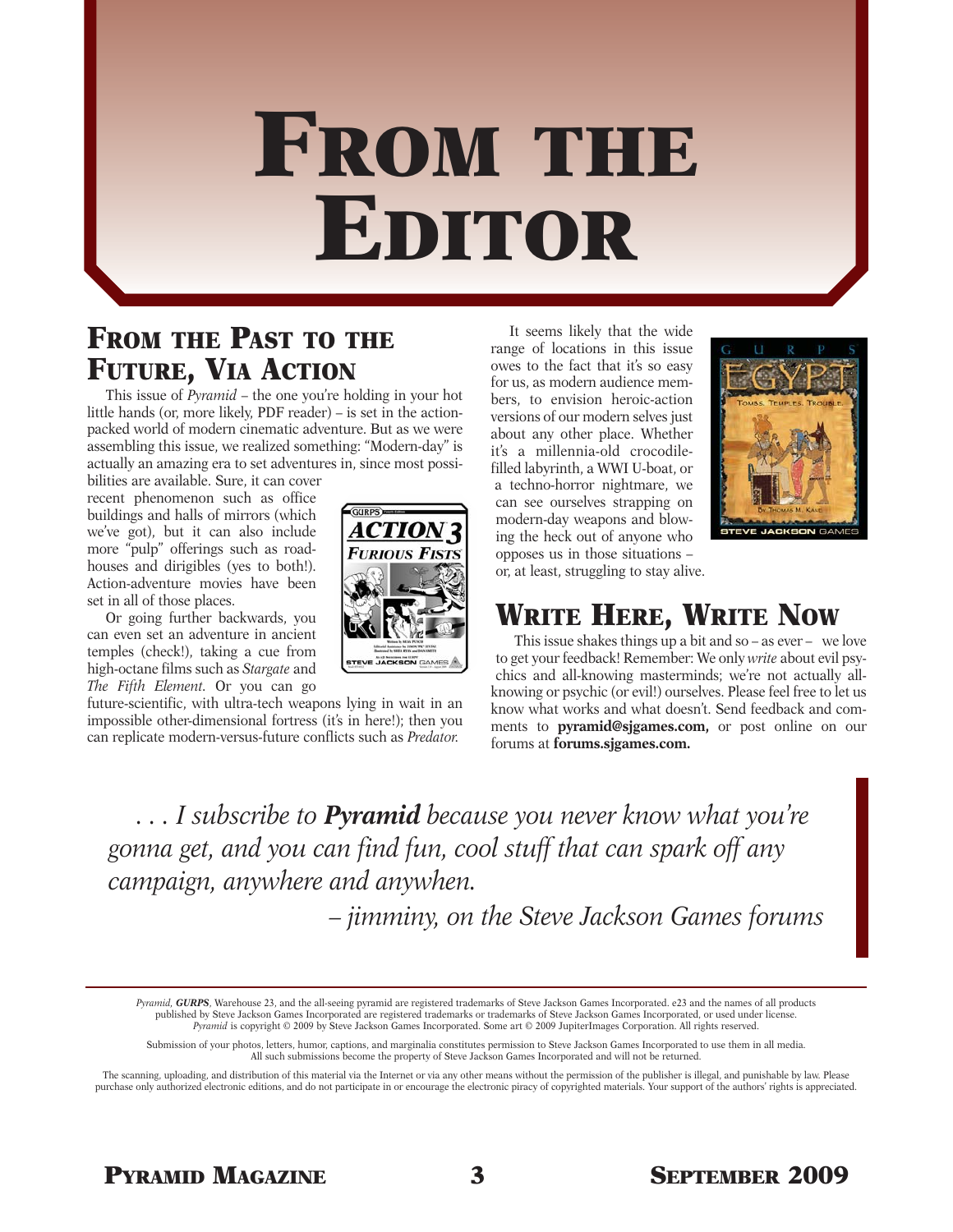## <span id="page-3-0"></span>THE SHADY **REST** ROADHOUSE BY LOREN K. WISEMAN

The Shady Rest detailed here has nothing to do with the country hotel of the same name in the television series *Petticoat Junction.* This article describes a roadhouse – a rural speakeasy – in southern Illinois that played a major role in a bootleggers gang war in the mid-to-late 1920s. The Shady Rest also served as a headquarters for the Birger bootlegging gang. It has the distinction of being the first spot on American soil to be subjected to aerial bombardment.

#### WHAT *IS* A ROADHOUSE?

A roadhouse, for the purposes of this article, is a rural tavern that offers other (often illegal) amusements in addition to alcohol. Roadhouses came about as a result of the freedom of travel that the automobile afforded to Americans in the early part of the 20th century, and filled a need for people to get away from the stresses of everyday life. They were especially common in the Midwest and South, usually located at a convenient distance from cities and small towns, hidden away on back roads to prevent interference from law enforcement. During Prohibition (1919-1933), roadhouses provided rural Americans with alcohol as well as gambling, dancing, and prostitution, all of them illegal and/or immoral by the standards of their locale.

#### THE SHADY REST

The Shady Rest was a large cabin (see map on p. 12) that stood in a grove of trees about 100 yards back from the road connecting the towns of Marion and Harrisburg (see map on p. 11). It was about equally distant from both. It was part of a cluster of buildings in and around the grove that included several sheds and other outbuildings, the cabin itself, and a roadside barbecue stand that served as a lookout station as well as providing hot food. A neighboring farmhouse was a few hundred yards down the road, but otherwise, the grove was relatively remote.

The Shady Rest was one of numerous roadhouses established by the Birger gang as they moved into bootlegging, but it soon became an unofficial headquarters because its isolated location made it secure from both rival gangs and local law enforcement.

*Note:* This article's reconstruction of the Shady Rest is conjectural in many spots, as only a few photographs and descriptions of the building exist. Some elements in the descriptions and floor plan were extrapolated.

#### *Exterior*

The Shady Rest was constructed of foot-thick logs in a rectangular plan about 40' long and 20' wide. The logs were spiked together and chinked with cement or plaster in order to make the building weather-tight. A narrow porch ran completely along the front side, and there were two chimneys, one at each end. A small lean-to extended part of the building to the back. The building was roofed with hexagonal asphalt shingles over planks. A path from a rear door led to the nearby outhouse, and a cellar door gave access to the basement. It was typical of many buildings in southern Illinois for the time, and it would probably have stood for 50 or more years had it not been destroyed during the Birger-Shelton gang war.

The Shady Rest was known to have been used for illegal gambling, including dog and cockfights, so the grounds had many animal pens or cages and at least one large fighting corral. These were erected specially for each contest and stored in one of the sheds at other times. Powered by an electric generator on site and available at the flick of a switch, floodlights could illuminate the approaches at night. Presumably these were installed when Birger converted the Shady Rest for use as his headquarters, as it is doubtful that an ordinary roadhouse would have such a feature.

*Loren Wiseman has published two other interesting modern locations: Private RR Car 1900-1935 and Small Hotel 1900-1940. They're available now from e23.sjgames.com.*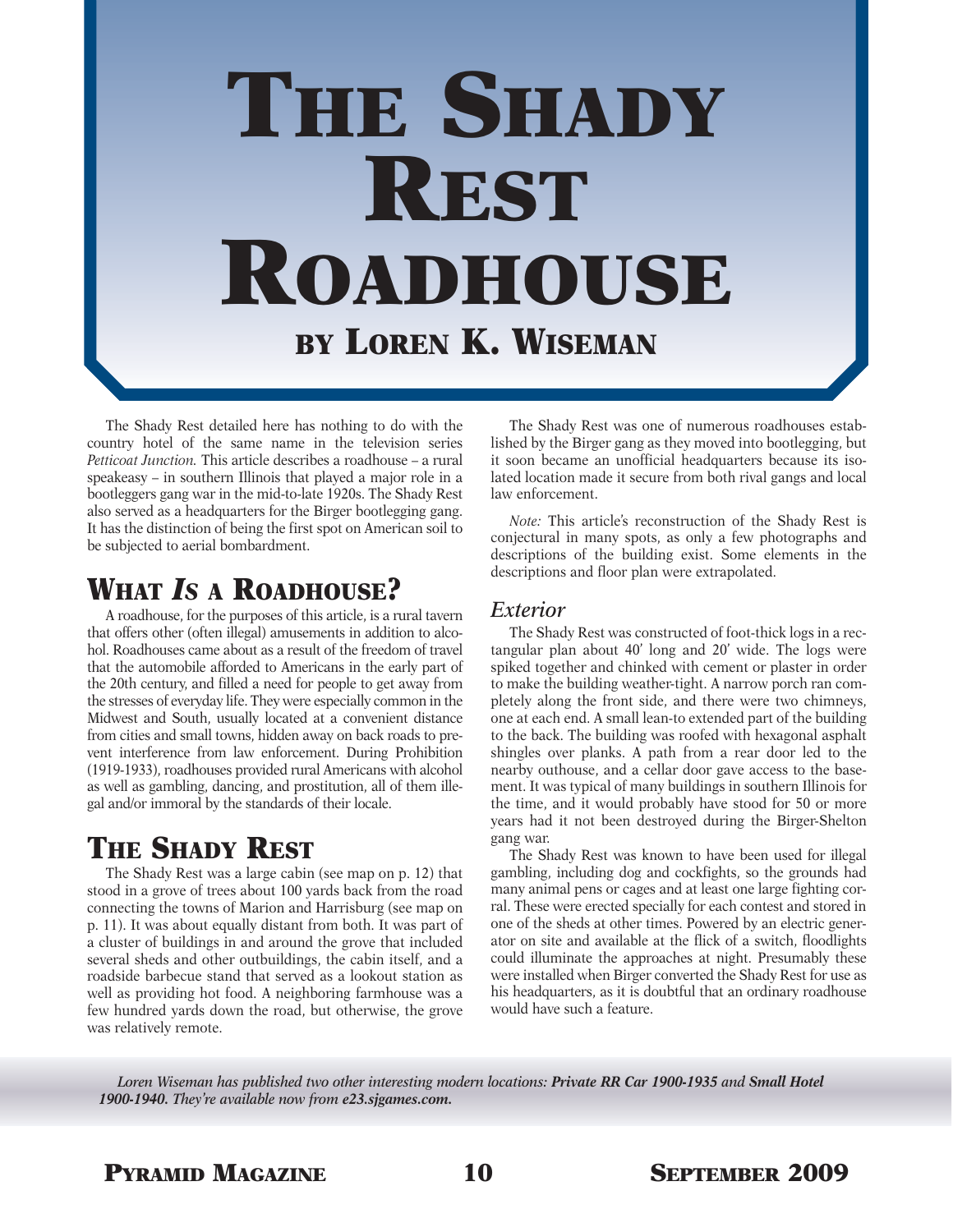### <span id="page-4-0"></span>THE TEMPLE OF SOBEK, THE CROCODILE GOD BY S.E. MORTIMER

*I am Sobek, who dwelleth amid his terrors.*

*I am Sobek, and I seize my prey like a ravening beast. I am the great Fish which is in Kamui.*

*I am the lord to whom bowings and prostrations are made in Sekhem.*

*And the Osiris Ani is the lord to whom bowings and prostrations are made in Sekhem.* 

#### *– The Book of the Dead*

The Nile River was the lifeblood of ancient Egypt. It was the principal trade route and the benefactor of many fishermen. It provided resources such as fresh water for washing and drinking, papyrus for making paper, mud for making bricks, and so on. Each year, the river flooded its banks, revitalizing the land and granting bountiful harvests.

In addition, the Nile was full of crocodiles, which could make things difficult for people trying to earn a living on or near the river. Keeping the god Sobek – the crocodile god – pleased ensured that the god's reptilian servants left his human worshippers alone. Furthermore, the god controlled the waters. Pleasing Sobek also meant that the river would continue to bless the land and its people.

In Pliny and Plutarch's writings, the crocodile was seen as a prophet of the annual inundation – the females could anticipate the degree of the coming flood and lay their eggs just above the high-water mark.

Sobek was also considered a fierce hunter and he became the patron of the army. The crocodile's strength and speed was thought to symbolize the power of the Pharaoh; the hieroglyph of a crocodile was even used to represent the word "sovereign" or "ruler."

River towns and cities revered Sobek, but none more so than Arsinoe (which Egyptians called *Shedyet* or *El-Fayoum*); so great was the love of the crocodile god that the Greeks renamed it Crocodilopolis.

#### THE TEMPLE OF SOBEK

Although the ancient Egyptian deities are no longer worshiped as they were thousands of years ago, it can be useful to understand how they existed back then. Were Sobek to become actively worshipped again, it might be reasonable (and dramatically appropriate) for his followers to revive the old traditions.

Egyptian temple layouts are similar regardless of the gods involved, and the structure was prescribed by Egyptian religious tradition. Visitors to a temple typically approach along a causeway that leads into a large open-air colonnaded courtyard. This is followed by a series of enclosed rooms that gradually diminish in size. Smaller rooms mean more restricted access. The general public is permitted into the courtyard, but only supplicants are permitted to venture into the larger rooms, and officials alone go deeper into the complex.

Columns surround the courtyard, and on its grounds is a large altar or statue of the crocodile god. This leads to the largest enclosed room, which is used to sort out potential supplicants. Only temple officials are permitted to go further inside – to a smaller room that serves as a vestibule to the dimly lit sanctuary beyond. The sanctuary houses the statue of the god where the High Priest performs his sacred rites.

Priests use mummified remains of crocodiles and other animals in their rituals. These remains are stored in deep niches in the inner walls when not in use. Some sites also have catacombs under the building where thousands more mummified animals are entombed.

Some temples keep live crocodiles that live pampered lives. Tame crocodiles dwell in pools where they are hand-fed with honey cakes and choice cuts of meat, and ornamented with gold and jewels. These lucky creatures live in the Sacred Lake – a pool located in the courtyard or just outside and enclosed with a fence or hedge to keep visitors from getting too close.

*Justifications to go to the Temple of Sobek in modern campaigns include: religious artifacts (especially biblical ties between Judea and Egypt) and modern-day secrets (there's always turmoil in the Middle East, and no one would suspect hiding current schemes in an ancient temple).*

**PYRAMID MAGAZINE 21** SEPTEMBER 2009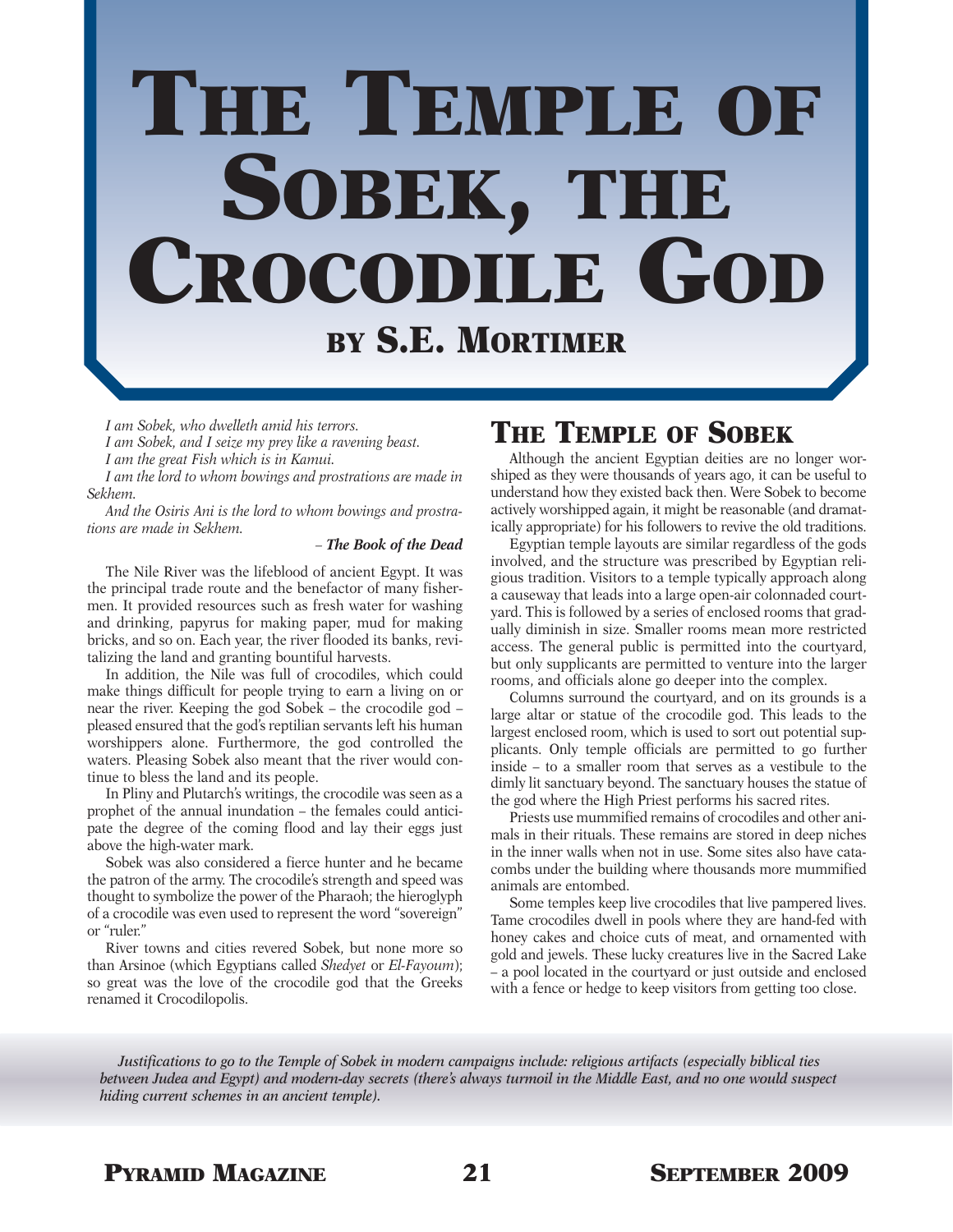# <span id="page-5-0"></span>ODDS AND ENDS

#### THAT'S UNEXPECTED!

*Alternate Locations* (pp. 32-33) provides ideas for GMs looking to make permanent alterations to a place. But often what makes a location memorable or different is a more temporary or transient change. Here, then, are some unexpected (temporary) changes that can be made to a location; pick an interesting possibility or roll 2d (reading each die individually) to determine one. (Naturally, tweak the specifics as necessary.)

**1-2, 1:** The location is much darker or more dimly lit than expected.

**1-2, 2:** The location is much sunnier or brighter than expected.

**1-2, 3:** The location seems lit at random (some sections bright, some too dim, etc.).

**1-2, 4:** The location has a horrible organic smell – rotting meat, sewage, or the like.

**1-2, 5:** The location has a horrible industrial smell – new paint, carpet glue, or the like.

**1-2, 6:** The location is draftier or windier than expected.

**3-4, 1:** A group of people sympathetic to the locale are there (on a tour, doing a television report, etc.).

**3-4, 2:** A mob of upset people is at the location (protesting, looting, etc.).

**3-4, 3:** Security (perhaps additional) or police are at the location.

#### The Little Things

It's the little details that make life – and locations – interesting. Here's a short list of items to casually add to a scene. They could mean nothing, or they could provide GMs and players with inspiration for a new adventure.

• A single item of clothing; if the item normally comes in pairs (such as earrings or gloves), only one is present.

• A novel with corners of some of the pages turned down.

• A small notebook of handwritten, unsigned poems.

• A child's toy – or a piece from a toy.

• A short newspaper clipping (a comic, an obituary, a group of classified ads, an advice column, etc.).

- An empty (or mostly empty) wallet.
- A few coins in various denominations.
- A single eating or serving utensil clean or used but no signs of what was eaten or served.
	- Some broken glass.

• Small, unlabeled computer-data media (such as a DVD or memory card).

**3-4, 4:** The location is being torn apart by one or more entities (people, animals, undead, etc.).

**3-4, 5:** The location is much hotter than expected (the air conditioning is broken, the ventilation isn't working).

**3-4, 6:** The location is much colder than expected (the air conditioning is overworking, the insulation has given up).

**5-6, 1:** Sections of the location are more difficult to access (large crowds, new intrusive security measures, etc.).

**5-6, 2:** Sections of the location are closed or off-limits (private function, repainting, remodeling, etc.).

**5-6, 3:** The location was damaged recently (say, by a storm or looting), and hasn't been permanently or fully repaired.

**5-6, 4:** The location has terrible acoustics, making communication difficult.

**5-6, 5:** The location (parts or all of it) is soaking wet. **5-6, 6:** The location (parts or all of it) is on fire!



### BY GREG HYLAND



Got a Murphy's Rule of your own? Send it to murphy@sjgames.com

#### **PYRAMID MAGAZINE 36** SEPTEMBER 2009